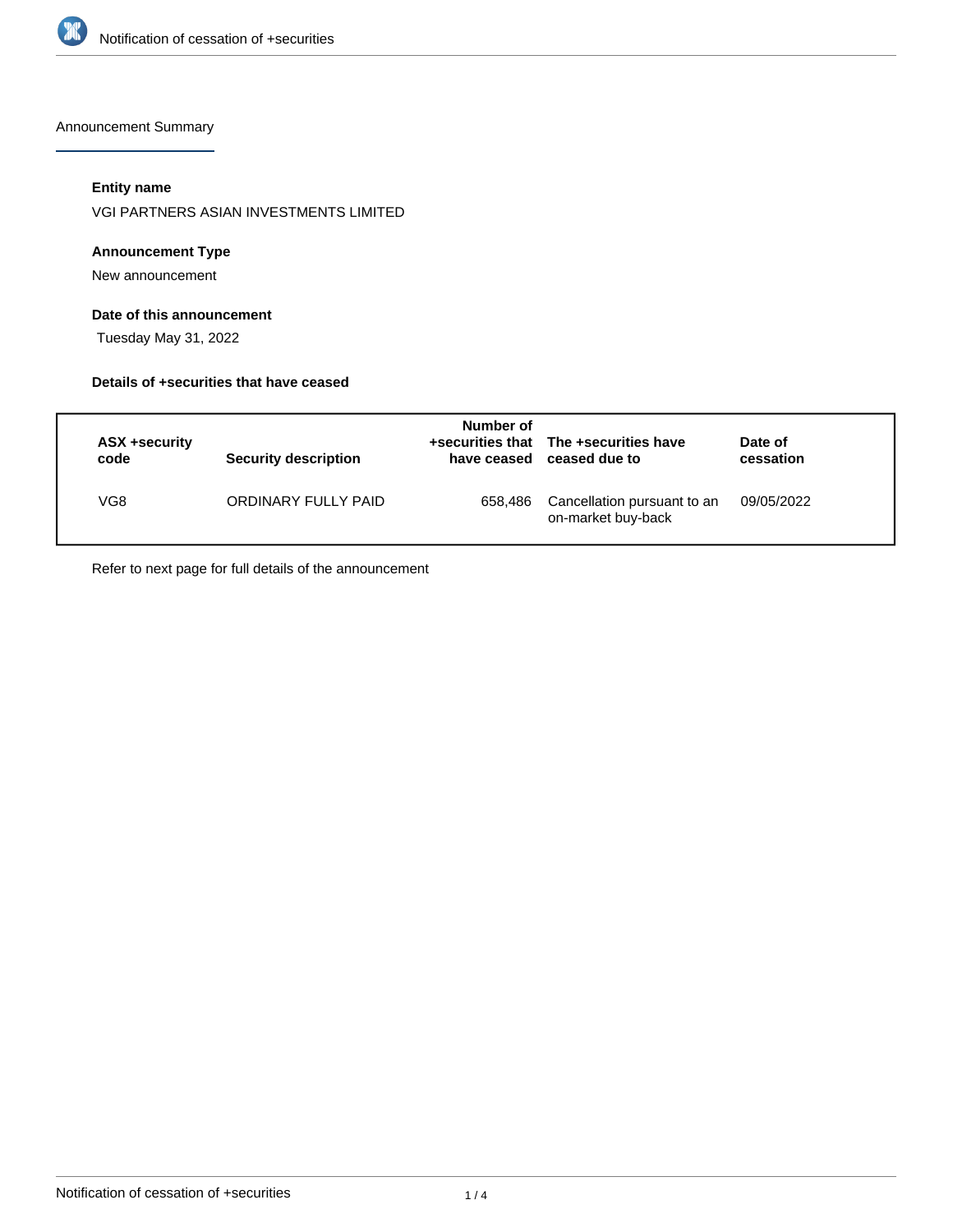

Part 1 - Announcement Details

## **1.1 Name of +Entity**

VGI PARTNERS ASIAN INVESTMENTS LIMITED

We (the entity named above) provide the following information about our issued capital.

**1.2 Registered Number Type** ABN

**Registration Number** 58635219484

**1.3 ASX issuer code** VG8

**1.4 The announcement is** New announcement

# **1.5 Date of this announcement**

31/5/2022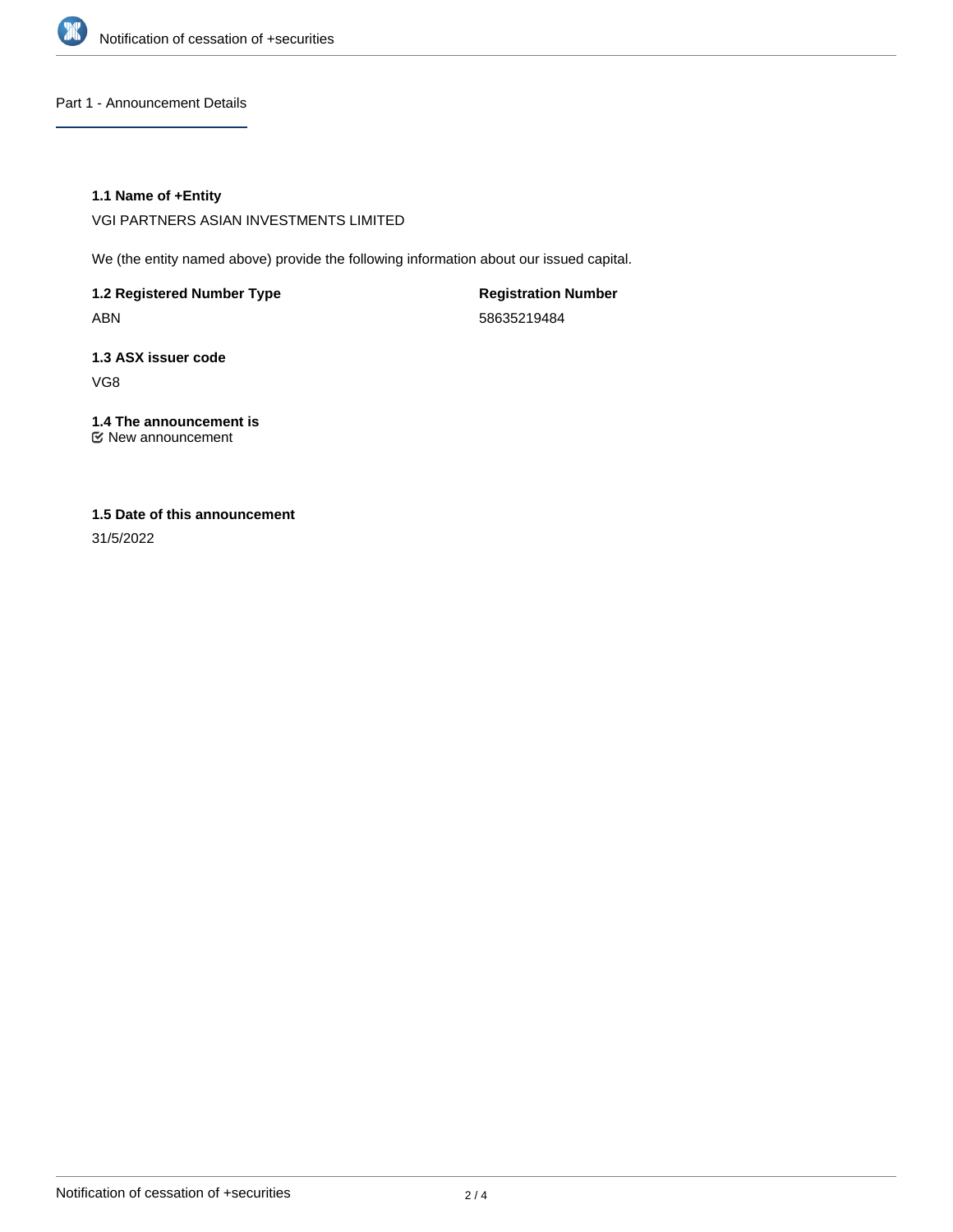

#### Part 2 - Details of +equity securities or +debt securities that have ceased

## **ASX +Security Code and Description**

VG8 : ORDINARY FULLY PAID

#### **Quoted +equity securities or +debt securities that have ceased**

**Number of securities that have ceased**

658,486

**Reason for cessation** Cancellation pursuant to an on-market buy-back

| Date of cessation | Is the entity paying any consideration for the cessation? |
|-------------------|-----------------------------------------------------------|
| 9/5/2022          | <b>⊠</b> Yes                                              |
|                   |                                                           |

**In what currency is the consideration being paid?** AUD - Australian Dollar

**Total consideration paid or payable for the securities** AUD 1,204,376.870000000000

## **Any other information the entity wishes to notify to ASX about the cessation?**

The earliest date of cancellation for the shares bought back was 9 May 2022.